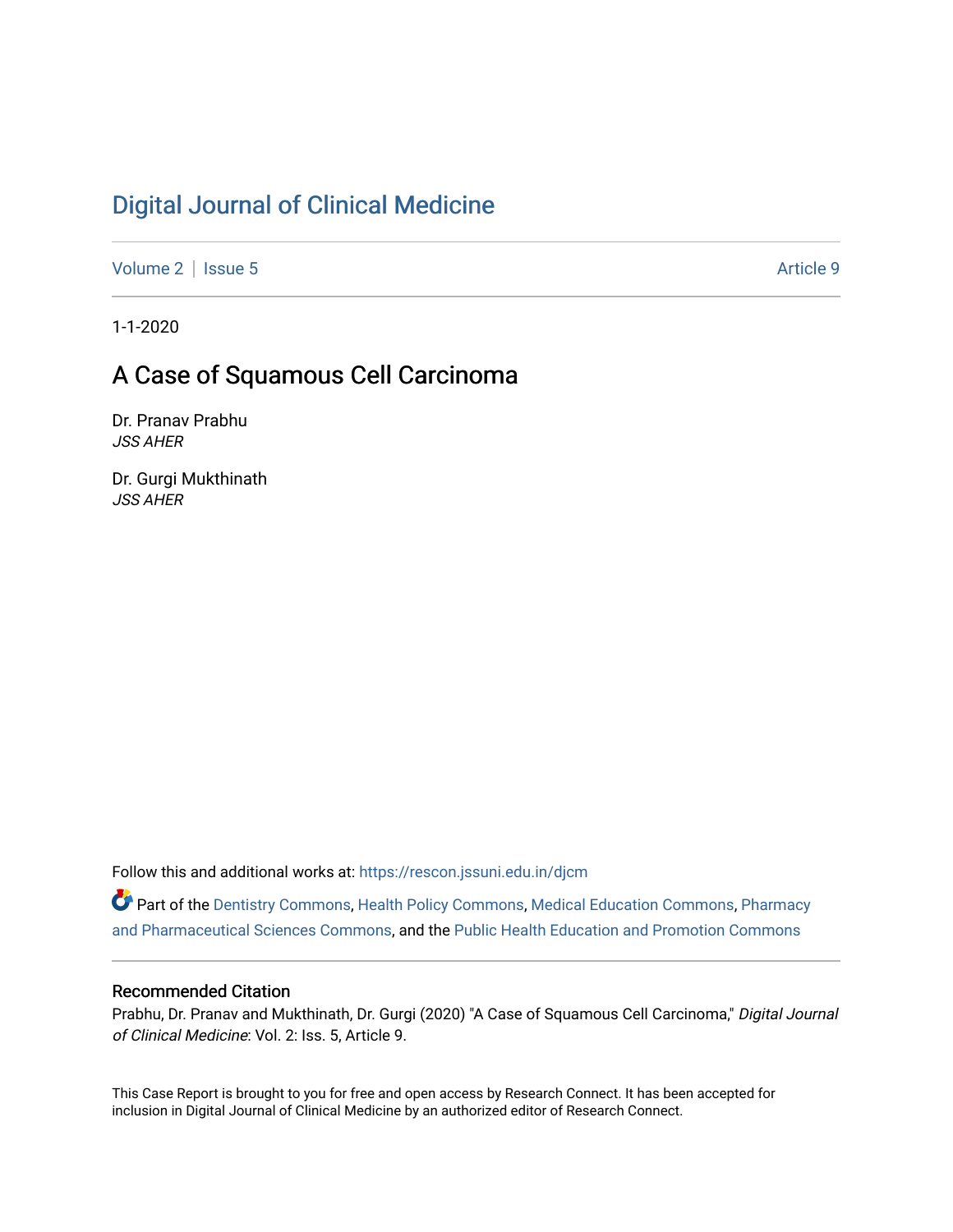#### **A Case of Squamous Cell Carcinoma**

Dr. Pranav Prabhu,

Dr. Gurgi Mukthinath ,Associate Professor. General surgery, JSS Medical College, JSS AHER, Mysuru

#### **Clinical History**

The 85-year-old lady presented with complaints of: Swelling on Right Foot since 2 months. The patient was normal 2 months back when she noticed swelling on the Right Foot.

Initially swelling was 1cm x 1cm in size and has gradually progressed to the current size of 10cm x 8cm and 5cm x 4cm

Swelling is also associated with bloody discharge, spontaneous, minimal amount of bleeding, which stops on its own.

No h/o trauma No h/o pain on movement

No h/o skin change No h/o fever No h/o anorexia, weight loss No h/o similar swellings in other sites

Not a k/c/o Type 2 Diabetes Mellitus, Hypertension, Asthma, Epilepsy

#### **Examination**

General Physical Examination:

The patient is moderately built and nourished, is alert, cooperative, and well oriented No pallor, No icterus, No clubbing, No cyanosis, Right inguinal lymph node enlarged, No edema.

Inspection: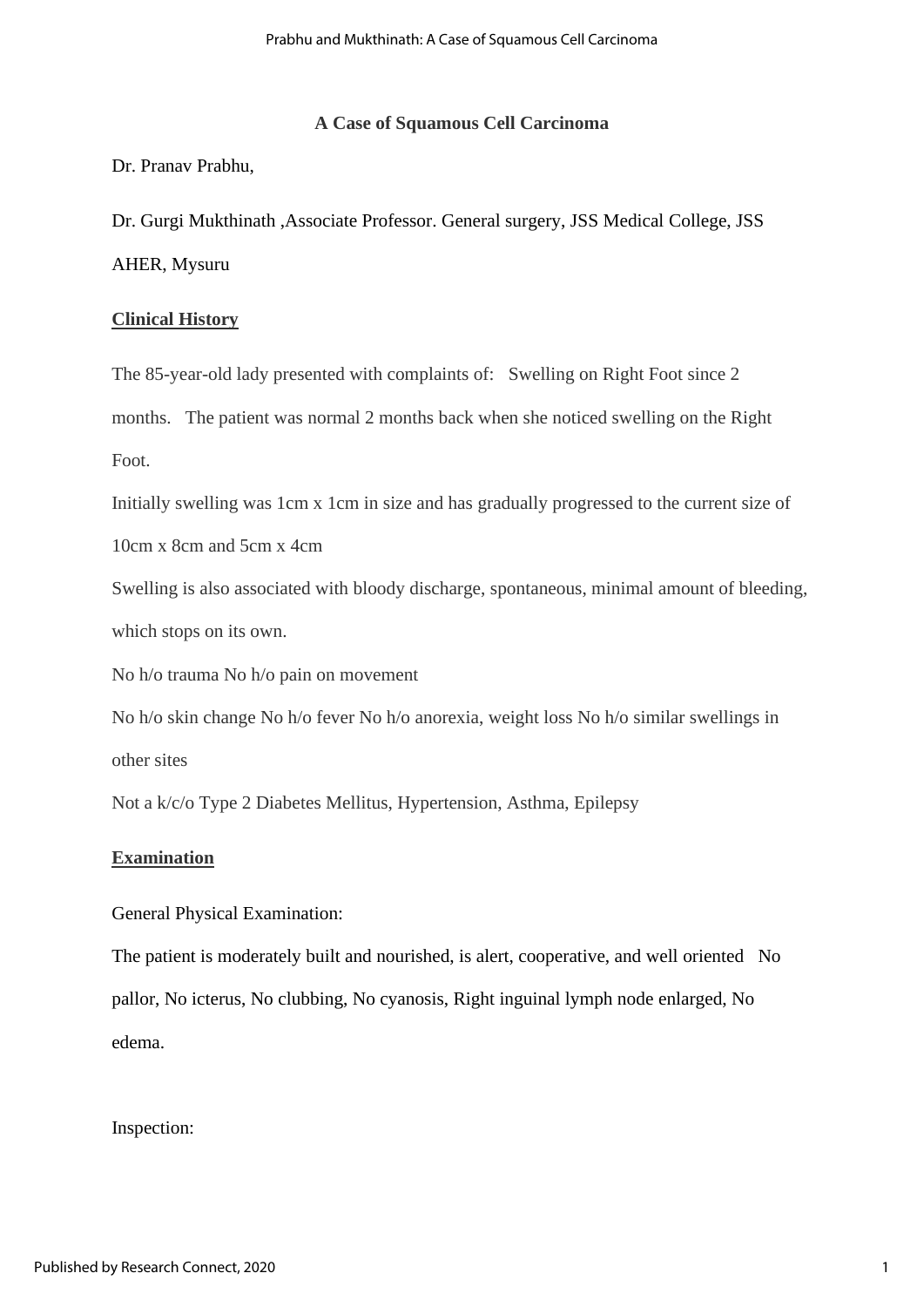Two swellings present on the medial aspect of lower  $1/3<sup>rd</sup>$  of the Right leg  $1<sup>st</sup>$  swelling of size 10cm x 8cm just above the medial malleolus which is exophytic.

The surface appears irregular with ulceration & bloody discharge Margins are well defined, the skin over the swelling is ulcerated with necrotic patches  $2<sup>nd</sup>$  swelling is 1cm above the first swelling, 5cm x 4cm in size, the surface appears irregular, margins are well defined The skin over the swelling is stretched and shiny with minimum ulceration

No scars/sinuses No other swellings are seen Passive movement at the ankle is normal but aggravates bleeding Insert Picture 1 Palpation: No local rise of temperature Tenderness + Solitary swelling, No ridge between the two masses

Other inspection findings confirmed Swelling is variable in consistency, non-mobile bleeds on touch, the skin over swelling is not pinchable

#### Examination of draining lymphatics:

Solitary 1cm x 1cm lymph node, palpable in Right inguinal region Non-tender, freely mobile, and firm CVS: S1 &S2 heard, No added murmurs. RS: B/L NVBS, No added sounds. P/A: Soft and non-tender with no organomegaly. CNS: Conscious and oriented.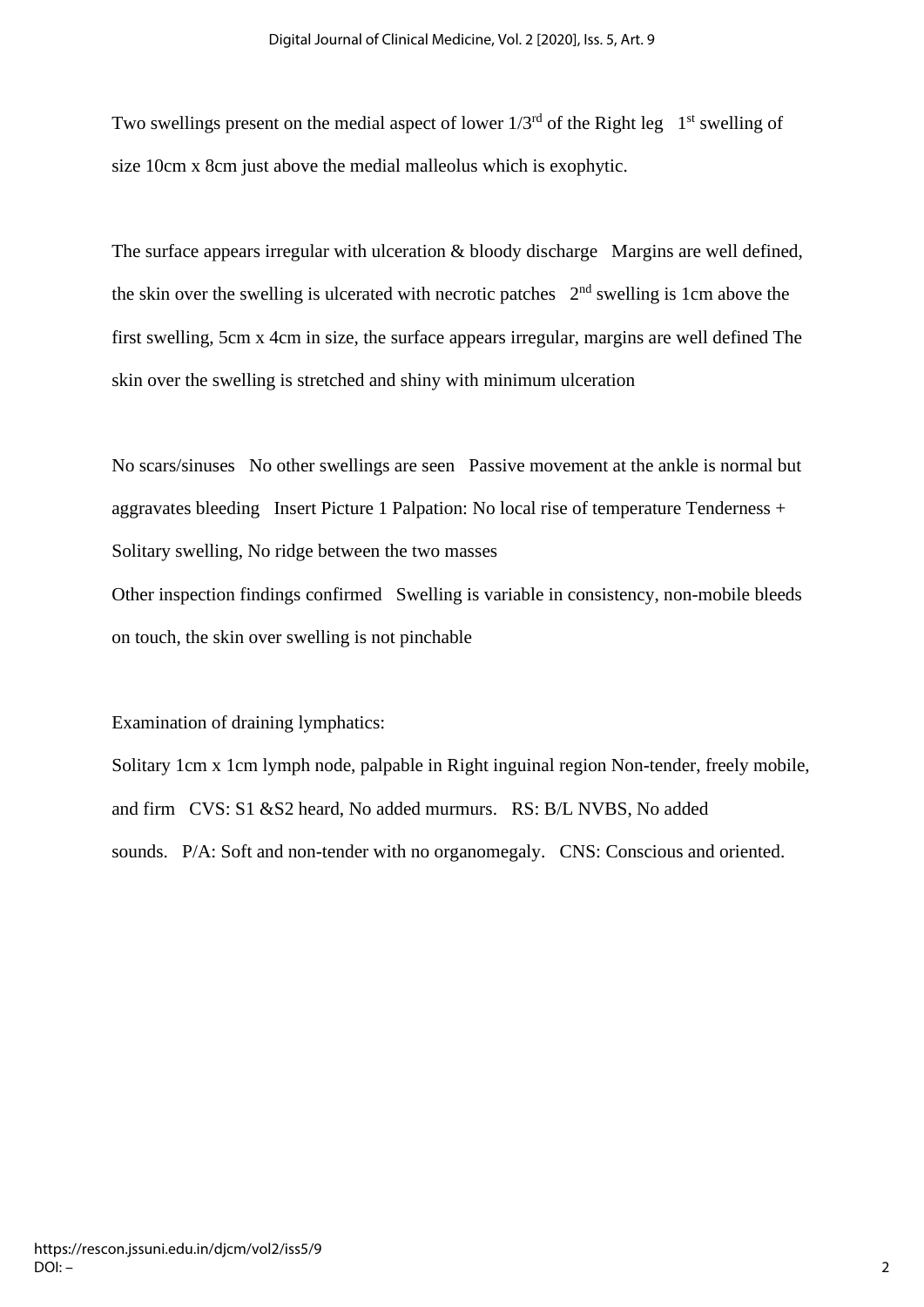

### **Investigations**

Hb – 9.6g/dL

ECG: Irregular missed beats



2D Echocardiography:

Aortic Valve Sclerosis with Mild Tricuspid Regurgitation with Pulmonary Artery

Hypertension.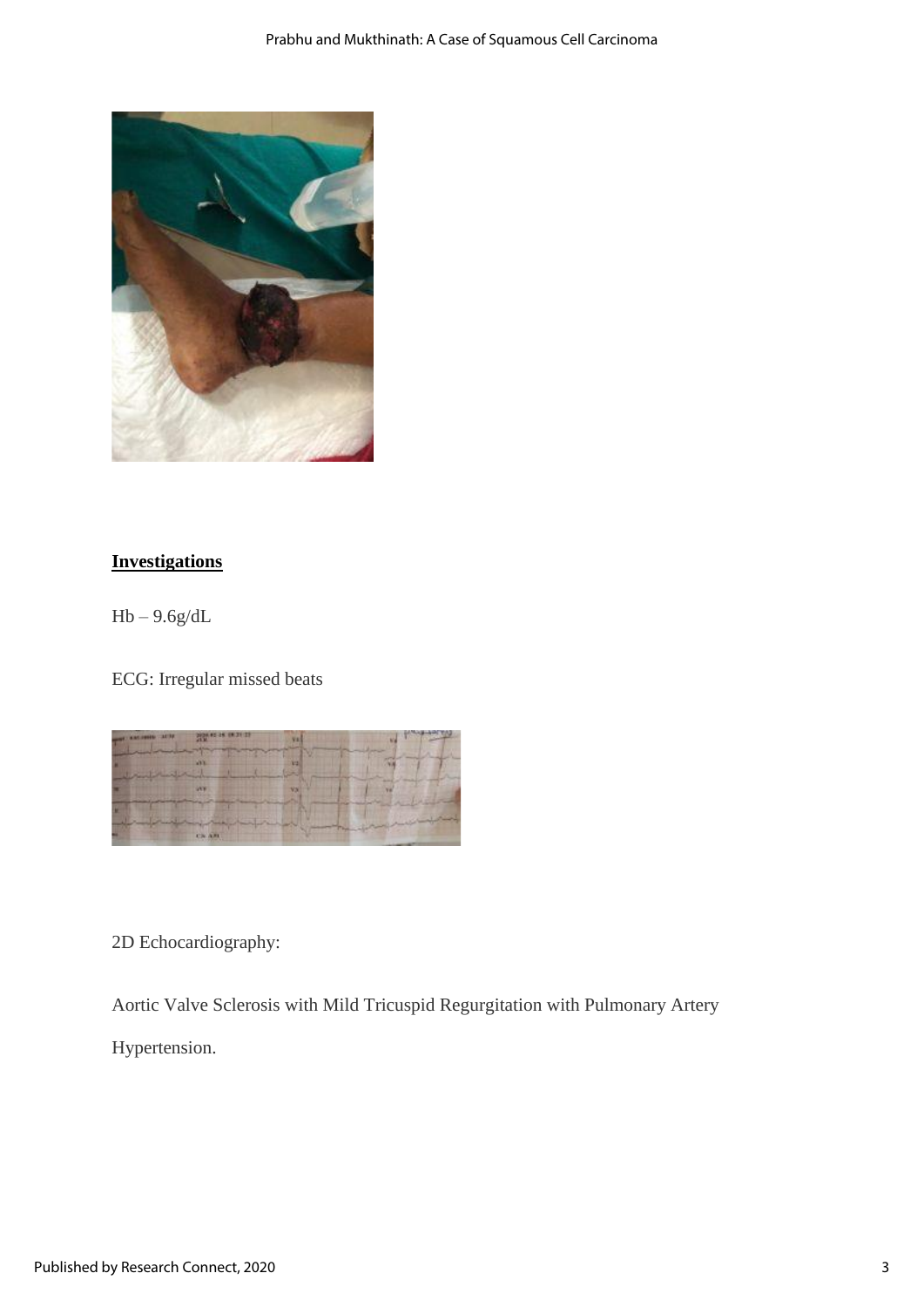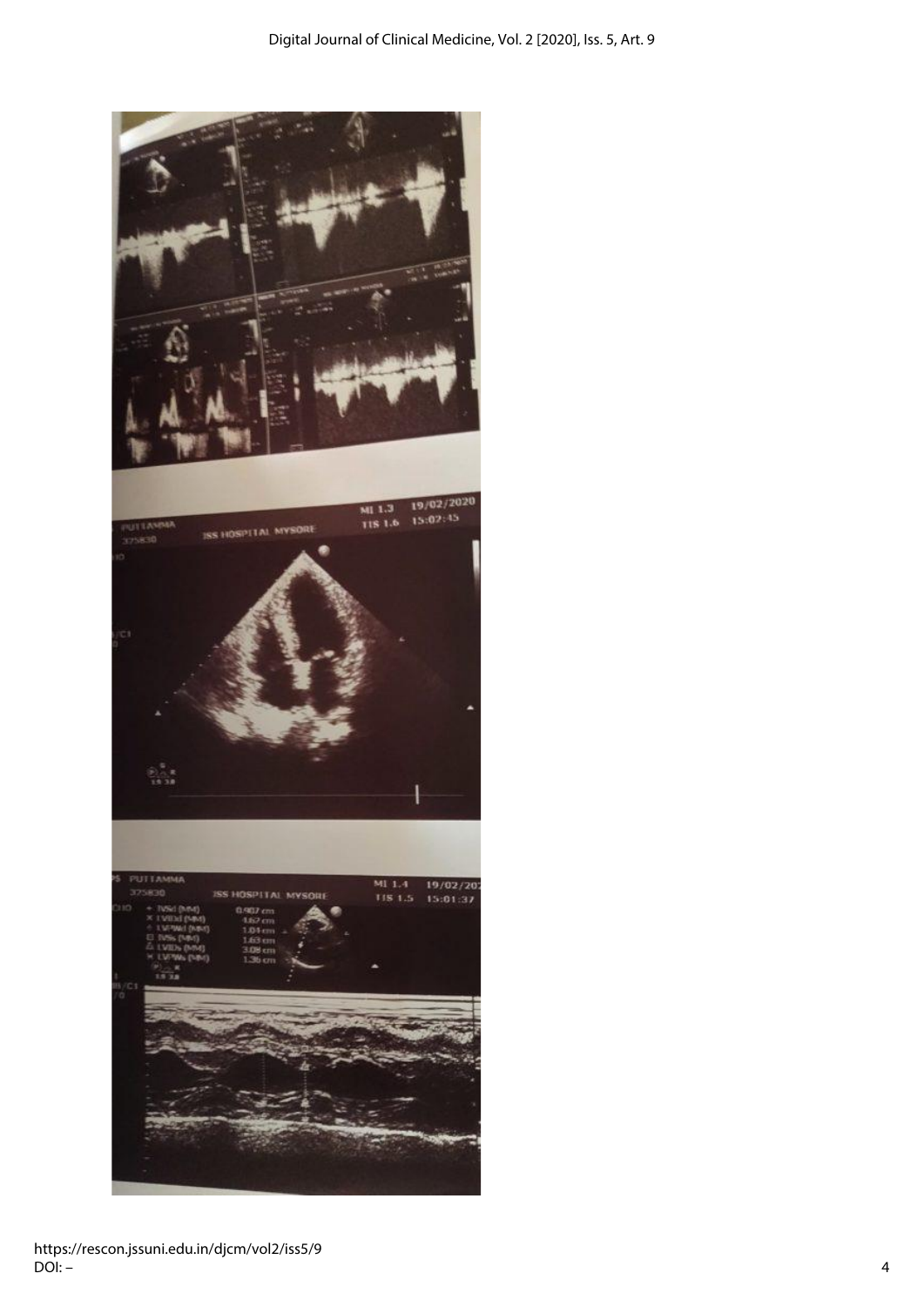Xray of Right Leg: AP, Lateral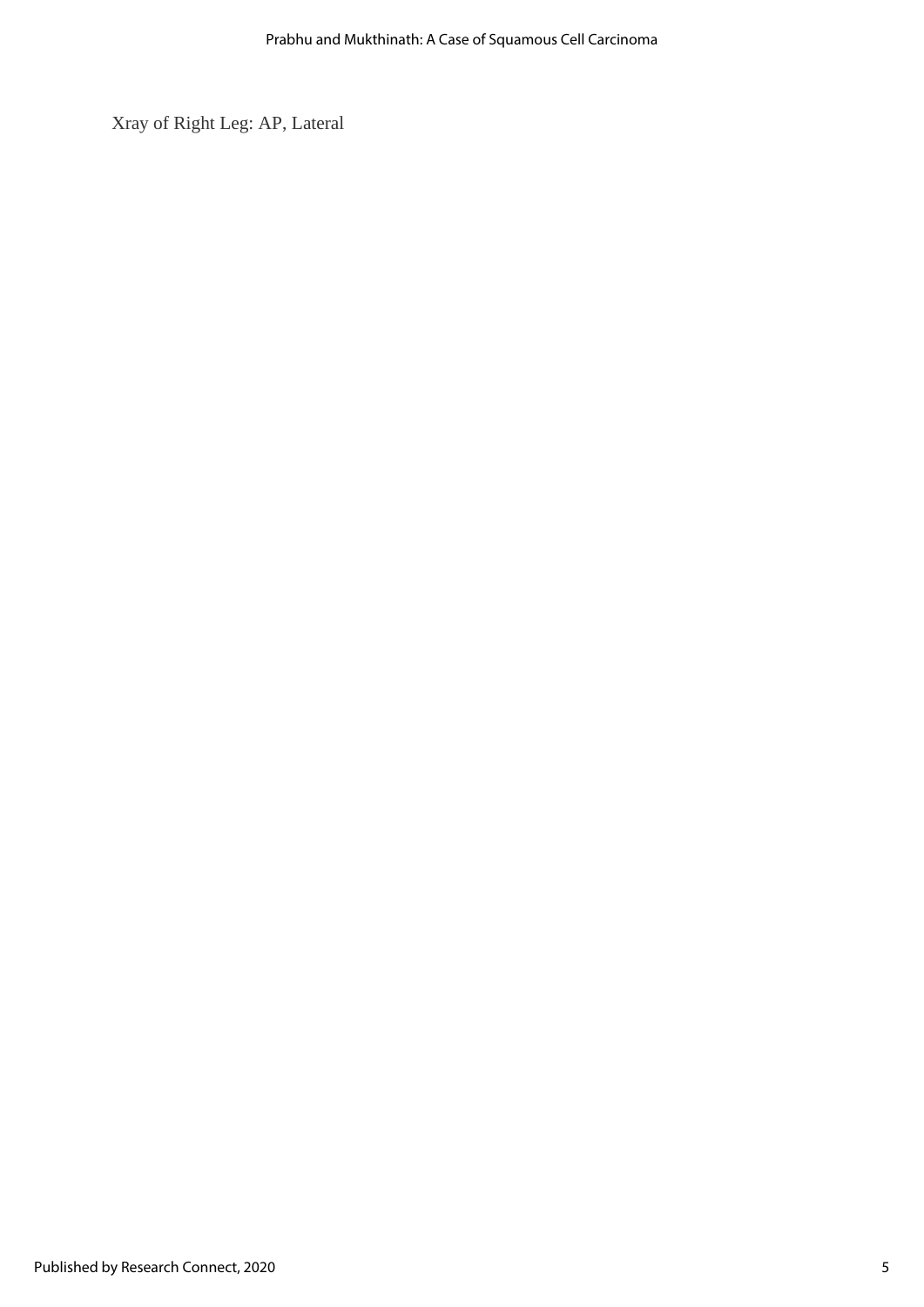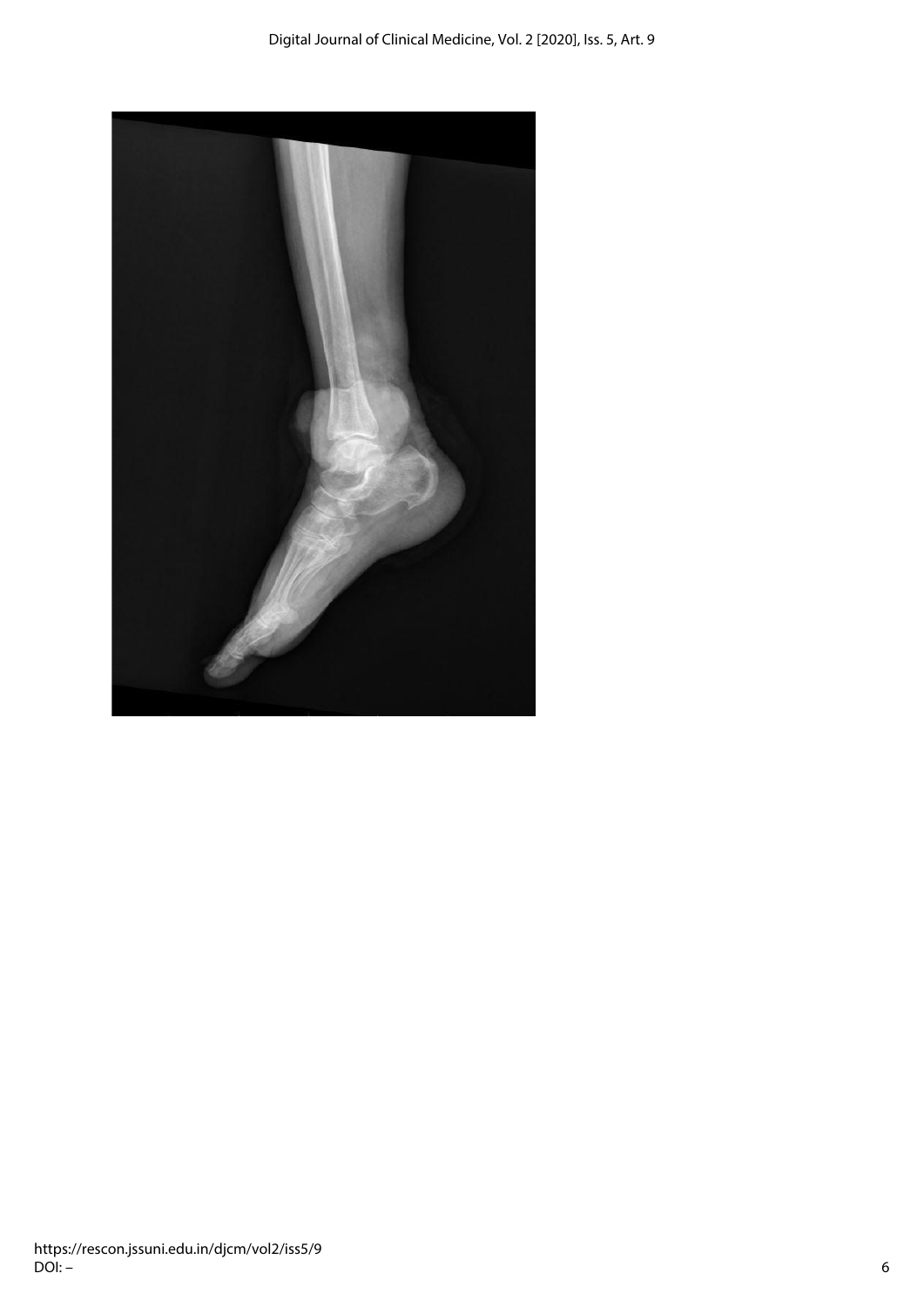

Serology

HIV – Negative

HbsAg – Negative

HCV – Negative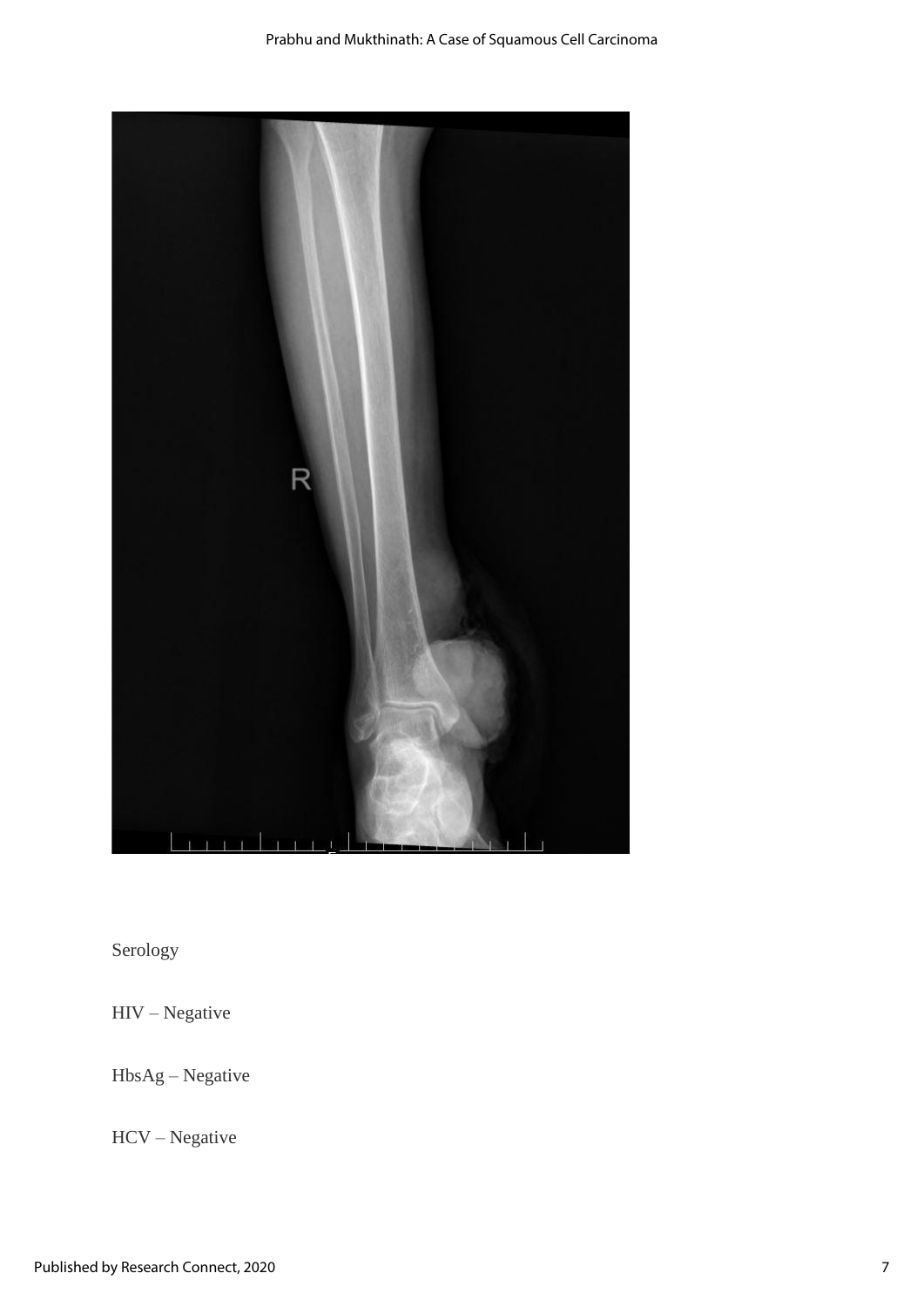### **Diagnosis**

Squamous Cell Carcinoma over the medial aspect of Right foot

### **Treatment**

Wide Local Excision done under Spinal Anaesthesia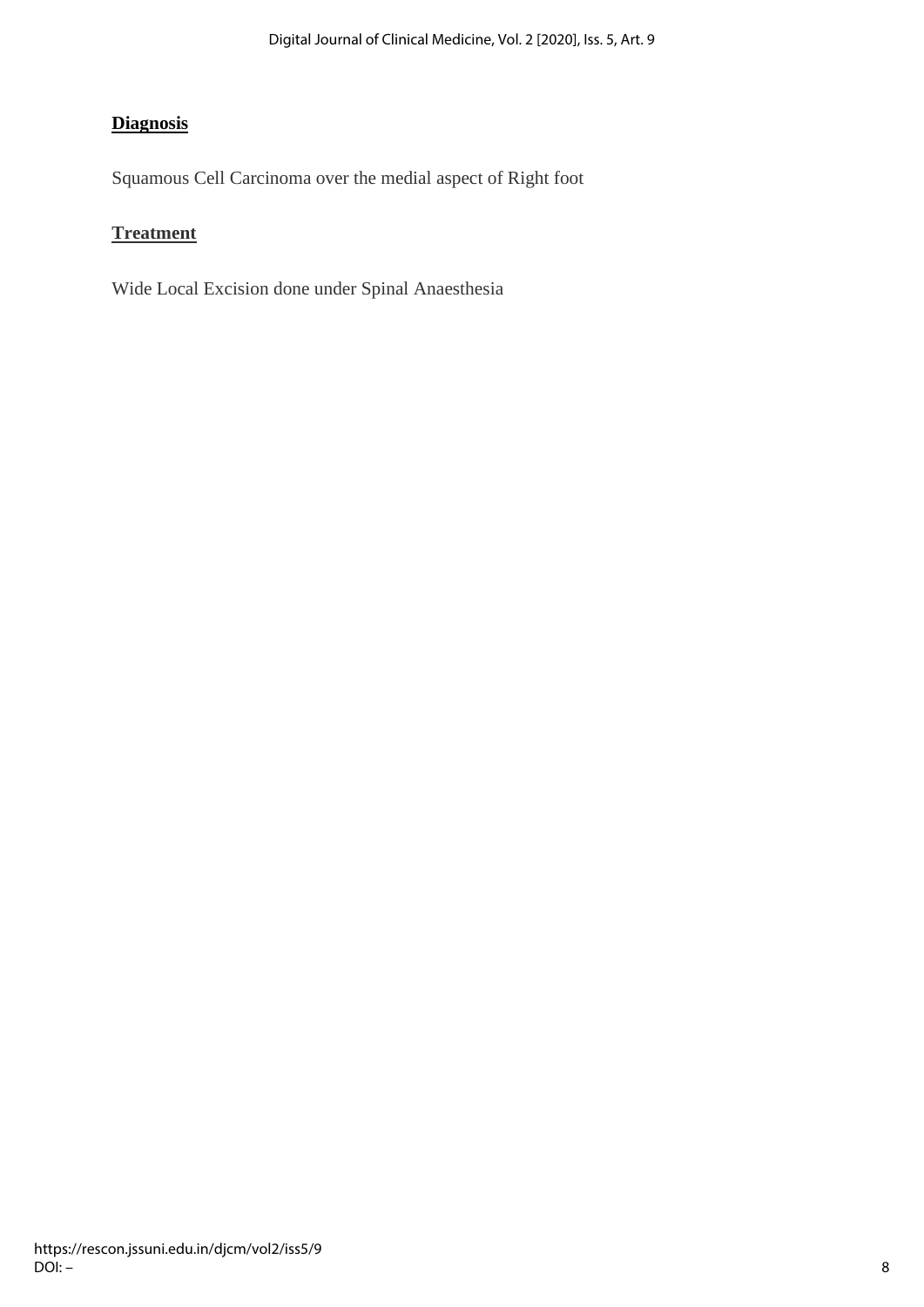

The tissue sample sent for Histopathological Examination showed high-grade sarcoma

# **Discussion**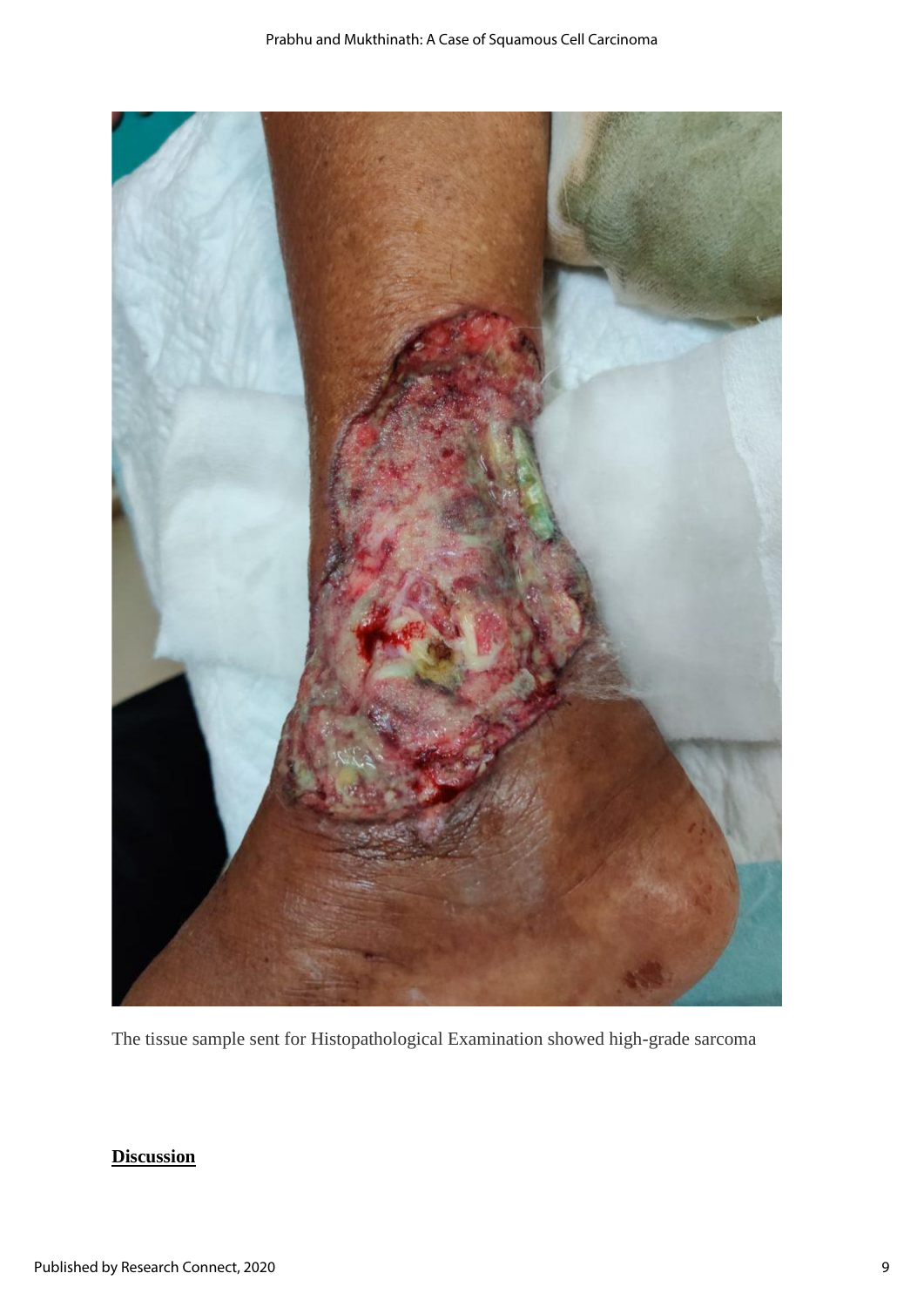Cutaneous squamous cell carcinoma (cSCC) is a malignant tumor arising from epidermal keratinocytes [1]

It is mainly caused by UV light exposure, which leads to widespread DNA damage and extremely high mutational loads [2]

These cancers can appear as:

•Rough or scaly red patches, which might bleed

•Raised growths or lumps

•Open sores (which may have oozing or crusted areas) that don't heal or that heal and then come back

•Wart-like growths [3]

Squamous cell carcinoma (SCC) has a higher risk of metastasis.

In this case, the patient has inguinal lymph node enlargement indicative of metastasis.

A skin biopsy is mandatory in all patients with suspected squamous cell carcinoma. Histopathologically, squamous cell carcinoma is notable for irregular nests, cords, and sheets of neoplastic keratinocytes invading the dermis. [4]

Here, in this case, an X-Ray was taken to check the extent of invasion of the tumor, and a wide excisional biopsy was done to confirm the diagnosis.

The major preventive measure includes the use of appropriate sun-protective clothing, the use of broad-spectrum (UVA/UVB) sunscreen with at least SPF 50, and avoidance of intense sun exposure that may prevent this cancer. [5]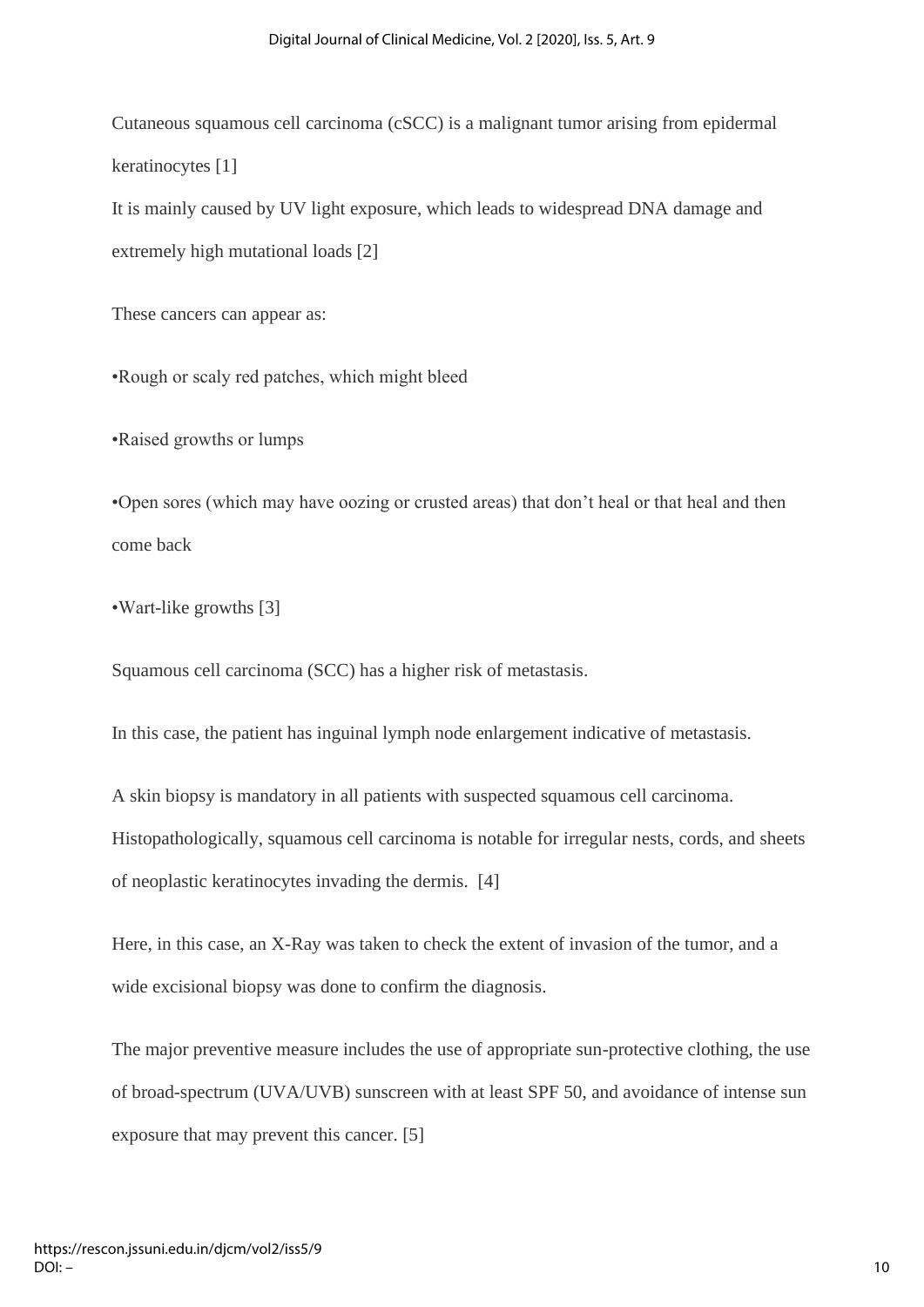Surgical excision is the only means of providing accurate information on histology and clearance. A 4 mm clearance margin should be achieved if the SCC measures <2 cm and a 1 cm clearance margin if  $>2$ cm. [6]

Other procedures include:

Mohs Surgery (During the surgery, after each removal of tissue and while the patient waits, the tissue is examined for cancer cells) [7]

Radiation therapy is often used afterward in high-risk cancer or patient types

In the case of SCC in situ (Bowen's disease) treatment includes photodynamic therapy with 5-aminolevulinic acid, cryotherapy, topical 5-fluorouracil or imiquimod, and excision. [8] The long-term prognosis of squamous cell carcinomas depends on: the sub-type of the carcinoma, available treatments, location(s) and severity, and various patient health-related variables (accompanying diseases, age, etc.). Generally, the long-term outcome is positive, as less than 4% of Squamous cell carcinoma cases are at risk of metastasis. [9]

#### **References**

[1] Waldman A, Schmults C. Cutaneous Squamous Cell Carcinoma. Hematol Oncol Clin North Am 2019; 33:1

[2] Robbins Basic Pathology 10<sup>th</sup> ed. Elsevier 2017. 900P.g

[3] Christensen SR, Wilson LD, Leffell DJ. Chapter 90: Cancer of the Skin. In: DeVita VT, Lawrence TS, Rosenberg SA, eds. DeVita, Hellman, and Rosenberg's Cancer: Principles and Practice of Oncology. 11th ed. Philadelphia, Pa: Lippincott Williams & Wilkins; 2019. [4] Kueder-Pajares T, Descalzo MA, García-Doval I, Ríos-Buceta L, Moreno-Ramírez D. Evaluation of Structure Indicators for Assessing Skin Cancer Quality of Care in Dermatology Departments. Actas Dermosifiliogr. 2018 Nov;109(9):807-812. English, Spanish. doi: